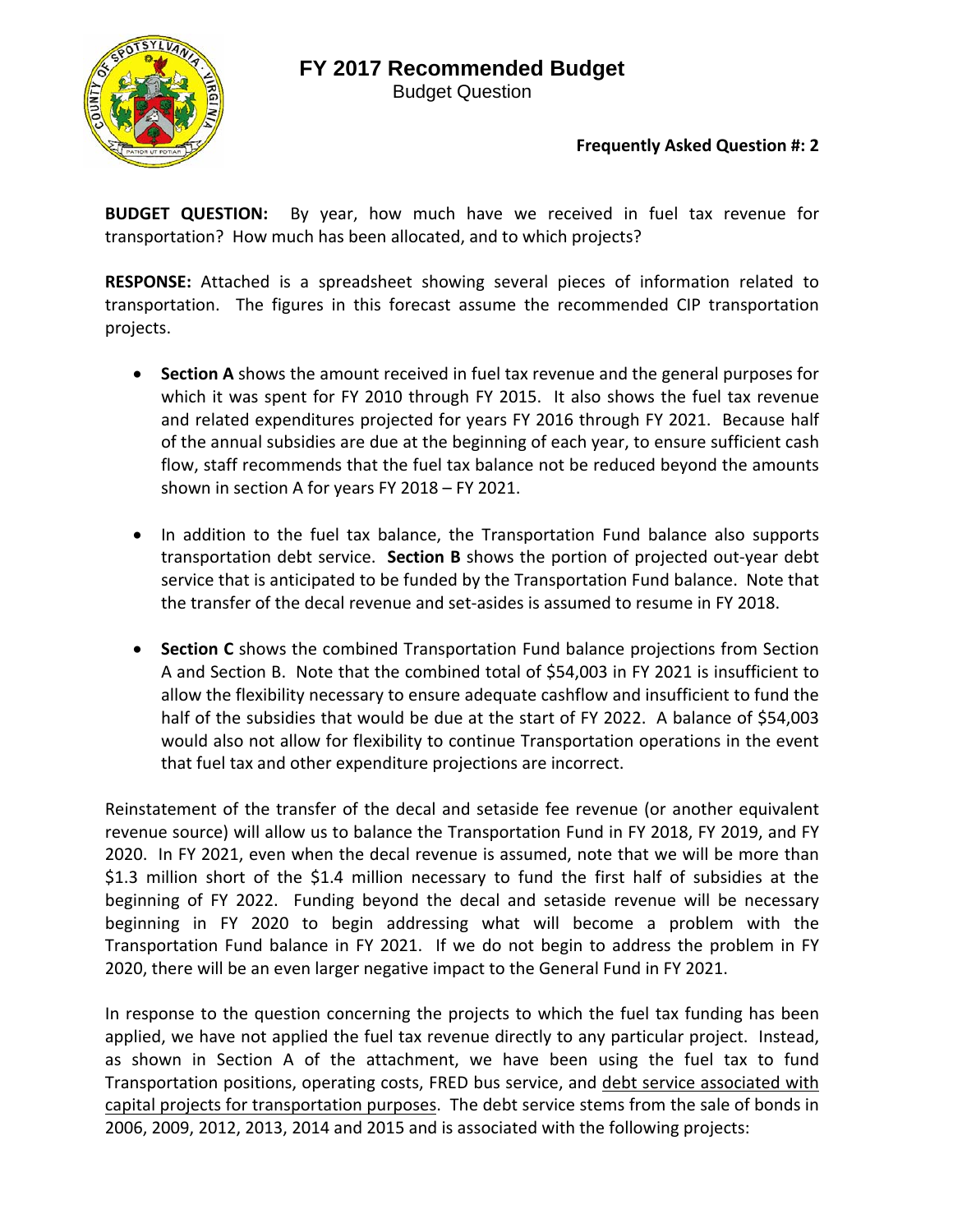## **FY 2017 Recommended Budget**

Budget Question

- Mine/Lansdowne intersection improvements;
- Chancellor/Gordon intersection improvements;
- Smith Station/Piedmont intersection improvements;
- Mine/Hardwood/Campbell intersection improvements;
- Harrison/Kingswood/Beauclaire intersection improvements;
- Towles Mill Road;
- Lanes Corner Road;
- Unpaved roads ranked "poor" and "fair;"
- General engineering consultants for transportation purposes;
- Mine/Falcon/Spotsylvania intersection improvements;
- Smith Station/Courthouse intersection improvements;
- Harrison/Rt. 1 intersection improvements;
- Jones Powell hill improvement;
- Hickory Ridge/Rt. 1 intersection improvements;
- VRE station and parking areas;
- Improvements to exits 118 and 126;
- Thornton Rolling/Rt. 17 intersection improvements;
- Grand Brooks Road resurfacing; and
- Corridor studies Rt. 1, Rt. 3, Rt. 17 & Rt. 208.